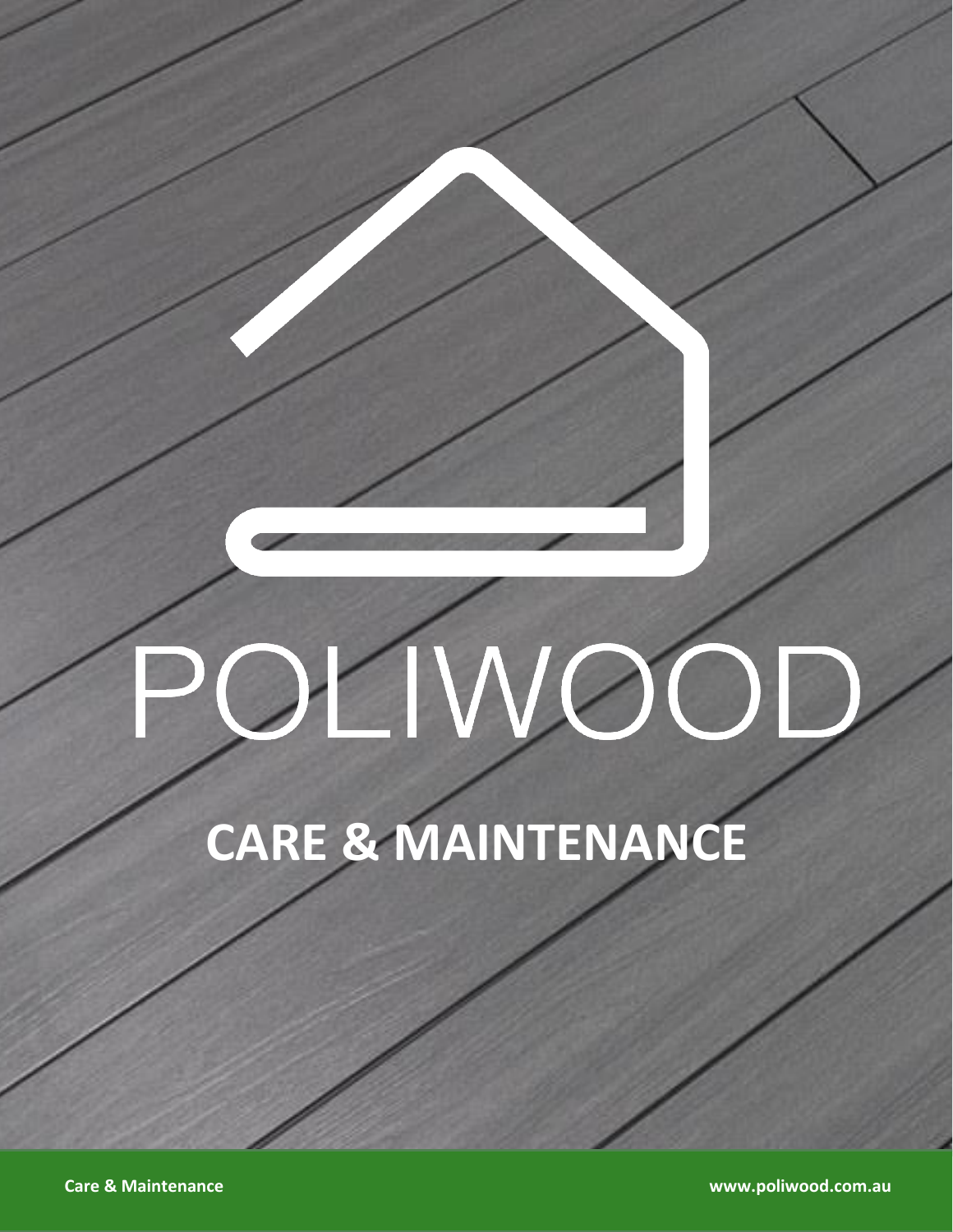# **Care and Maintenance for Poliwood**

Keep your Poliwood deck looking sharp for years to come! Like all outdoor building products, a regular maintenance schedule is recommended to ensure your deck sustains its original beauty. Fortunately, Poliwood is relatively low maintenance - just a little care will go a long way. Maintain the beauty of your deck by following the care and maintenance instructions below!

### **General Cleaning and Preventative Tips**

- Sweep your deck on a regular basis to prevent the buildup of dirt.
- To reduce the chances of tannins forming on your deck, don't allow damp leaves to remain on your deck; these may discolor the boards. Generally, a broom or a blower will work better than a hose for removing scattered foliage.
- Allow for proper water drainage; standing water can cause discoloration. Dislodge accumulated dirt and debris between planks with a broom.
- If food or drink is spilled, clean the deck immediately with soapy water made with mild dishwashing detergent and a soft sponge/rag.
- Install a splash guard mat under your grill to help protect your deck from grease stains.
- Mix pool solutions away from the deck. Be careful not to spill undiluted chlorine or pool salt directly on the boards.
- While normal day to day activities will not scratch your decking, like timber or any other surface, excessive activities will damage the surface. For example, skateboarding or dragging heavy furniture may cause the exterior to scratch, abrade or chip.
- We recommend fixing pads under your outdoor chairs to stop the constant dragging wearing away the exterior over time. Unlike timber decking, composite decking cannot be sanded back.

## **Removing Dirt, Debris, and Tannins**

Tannins can form when organic material gets stuck within the gaps of the deck and water starts to pool under it. It is best to remove debris from gaps with a garden hose or soft bristle broom. Keeping the gaps clean will reduce the chances of tannins from forming.

To clean your deck, spray the affected area with a water hose to remove dirt from surface. Use warm soapy water made with mild dishwashing detergent and a soft sponge/rag to remove any dirt buildup (avoid using strong products like bleach, SLR, sugar soap, etc). Scrubbing in the direction of the grain works best. Thoroughly rinse off with garden hose when complete.

## **Oil, Grease and Food**

All oil, grease and food spills should be cleaned up as quickly as possible. Use warm soapy water made with mild dishwashing detergent and a soft non-metal scrub brush or a sponge/rag to remove any oil or grease. Thoroughly rinse off with garden hose when complete.

**Note:** Oil / Grease / Food and well-known staining items like red wine must be removed from the surface within 72 hours to maintain the 25 - Year Limited Warranty.

## **Mold and Mildew**

Mold & mildew are commonly found on outdoor building materials. To prevent pollen and debris buildup, periodic cleaning is best. If mold/mildew is present, use warm soapy water made with mild dishwashing detergent and a soft sponge/rag to remove. Thoroughly rinse off with a garden hose when complete.

## **Pressure Washing**

If used incorrectly, pressure-washing can cause damage and wear to a composite deck. Skilled professionals may use a pressure washer with wide fan tips, at low pressures under 1,500 psi and at safe distances, 400mm above deck. In the wrong hands, your composite deck can be damaged. Exercise extreme caution.